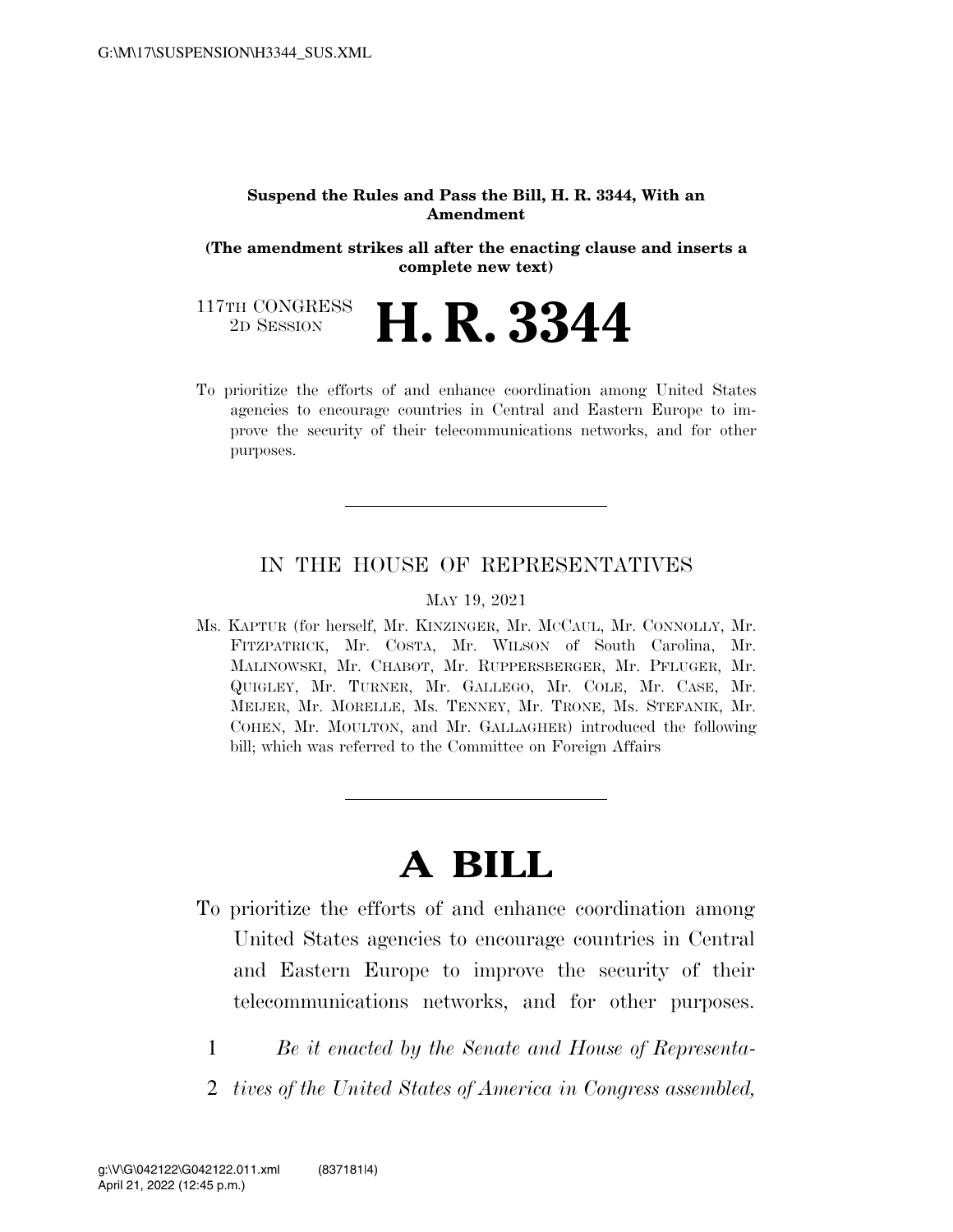$\mathfrak{D}$ 

#### **SECTION 1. SHORT TITLE.**

 This Act may be cited as the ''Transatlantic Tele-communications Security Act''.

#### **SEC. 2. SENSE OF CONGRESS; STATEMENT OF POLICY.**

 (a) SENSE OF CONGRESS.—It is the sense of Con-gress that—

 (1) fifth and future generation's telecommuni- cation networks in allied and partner countries based on common, secure, transparent, democratic standards have the potential to increase cultural, po-11 litical, and economic exchanges leading to mutual job creation, closer citizen relations, and stronger democratic institutions;

 (2) Russia's unprovoked, unjustified, and illegal invasion of Ukraine and the People's Republic of China's tacit support for Russian Federation's ac- tions demonstrate the importance of secure tele- communication infrastructure in Central and East-ern European nations;

 (3) the United States has national security and economic interests in assisting Central and Eastern European countries to improve the security of their telecommunication networks by reducing dependence on covered telecommunication equipment or services that are often offered with predatory economic in-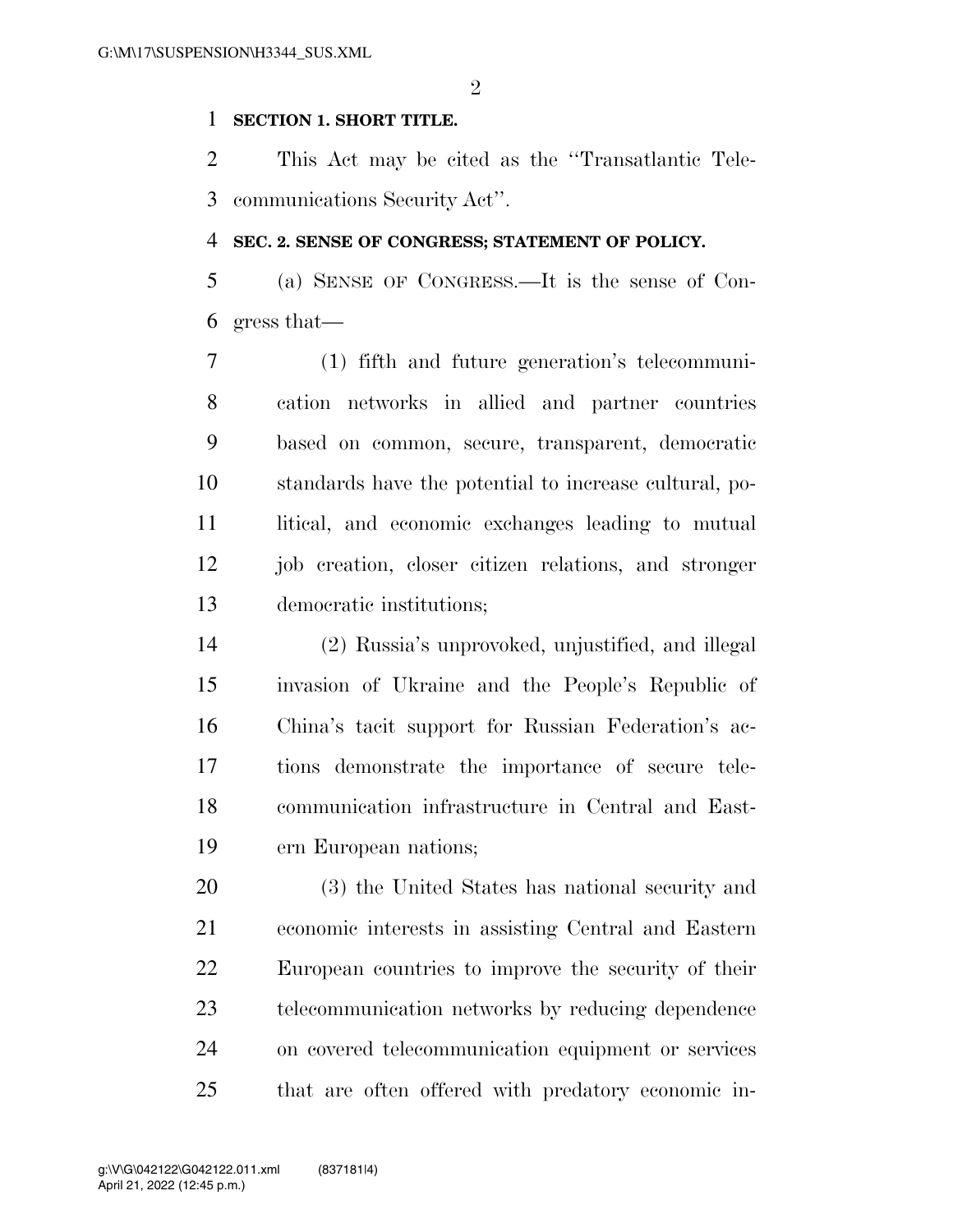ducements and replacing them with secure tele-communication equipment or services;

 (4) China's Belt and Road Initiative and the 17+1 Initiative seek to undermine Central and Eastern Europe's infrastructure resilience and sov- ereignty through predatory inducements from state- linked providers of telecommunication equipment or services such as Huawei Technologies Company and ZTE Corporation;

 (5) China's 2017 National Intelligence Law ob- ligates Chinese businesses to fully cooperate with state intelligence work, and thereby compromises the integrity of any network that utilizes equipment from Chinese companies because providers could be forced to hand over sensitive data or shut down net-works at the command of China;

 (6) Russia's campaign to elect a Russian na- tional, who is a former Huawei Technologies Com- pany executive, to serve as the Secretary-General of the International Telecommunication Union (ITU) is indicative of China and Russia's efforts to use inter- national organizations to promote their interests and 23 their malign influence;

 (7) at global fora such as the ITU, the United States Government should actively support can-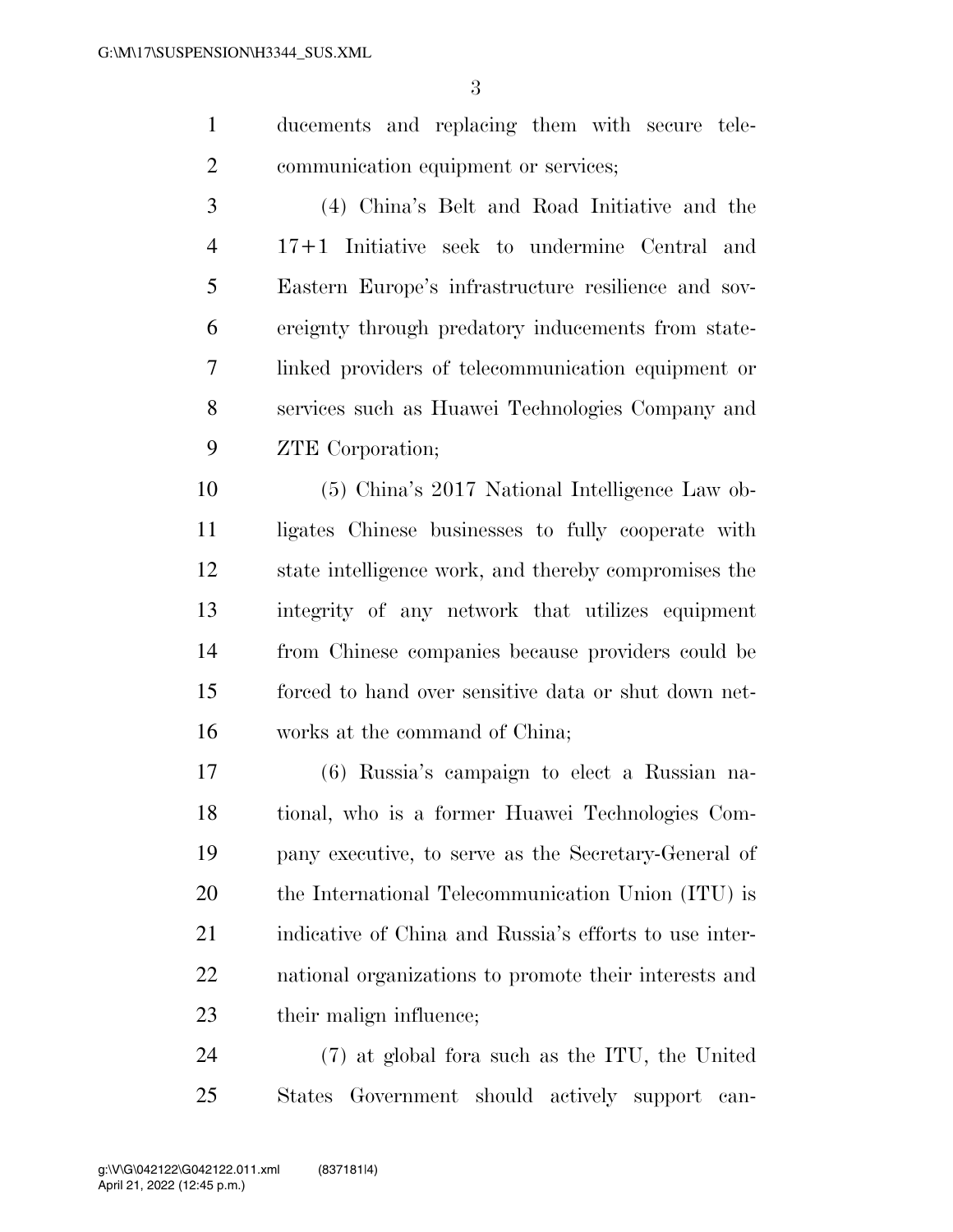didates that espouse democratic values, internet freedoms, and secure telecommunication networks; (8) the United States International Develop- ment Finance Corporation's development priorities, as described in section 1412 of the Better Utiliza- tion of Investments Leading to Development Act of 2018, properly includes a focus on less developed countries; (9) the United States should assemble a coali- tion of democratic and like-minded allies and part- ners to counter the rise of global malign actors such as China and Russia and build resilience in Central and Eastern Europe against malign influences; and (10) in order to ensure robust military coordi- nation and interoperability with the North Atlantic Treaty Organization (NATO) and transatlantic al- lies and partners, the United States should ensure that allies and partners' telecommunication networks are secure and free from potential threats in accord-ance with the 2019 NATO London Declaration.

 (b) STATEMENT OF POLICY.—It is the policy of the United States—

 (1) to strengthen the transatlantic alliance based on shared values in the face of rising malign influence from the People's Republic of China and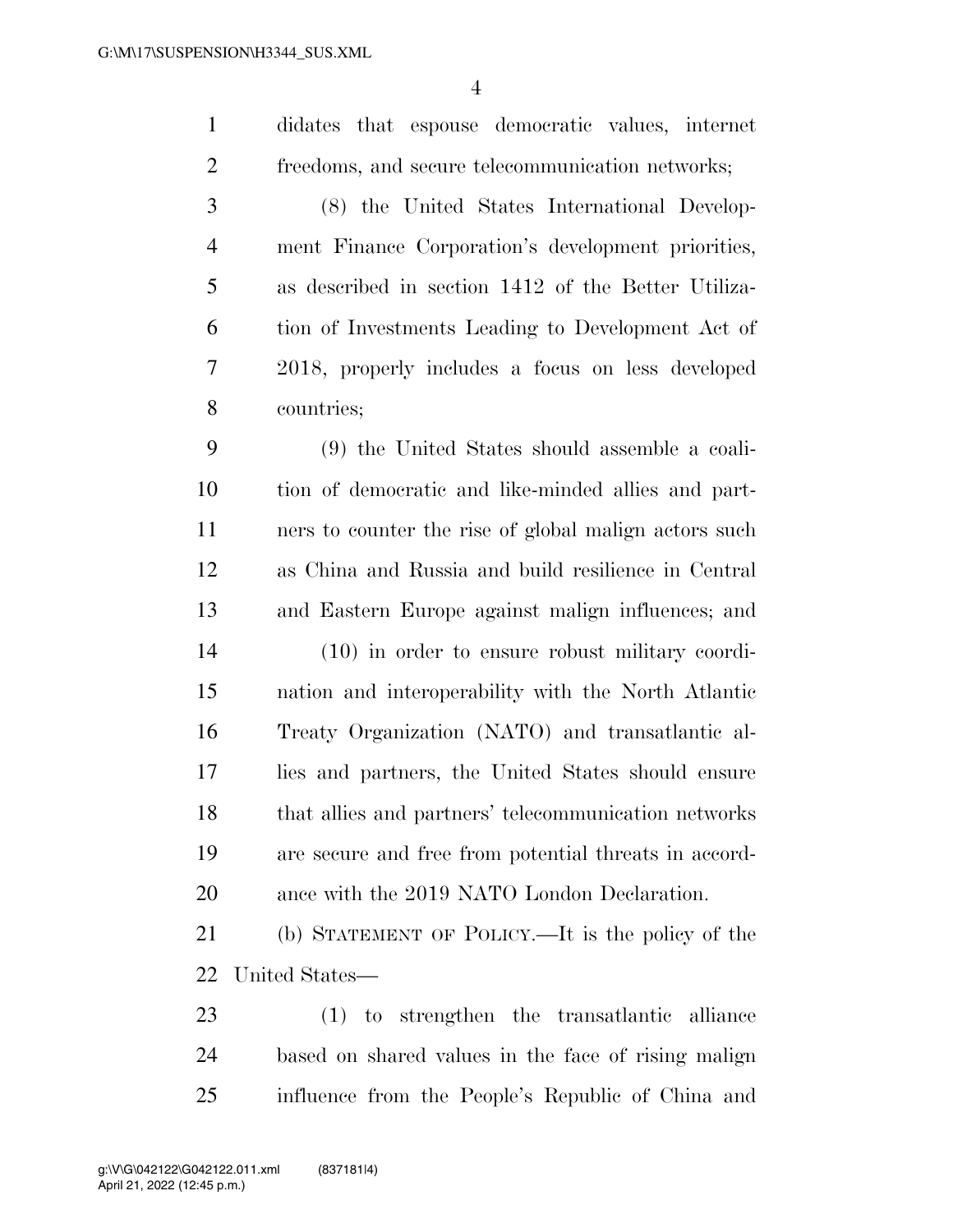| $1 -$ | the Russian Federation, countries that seek to un- |
|-------|----------------------------------------------------|
| 2     | dermine democratic institutions and values;        |
| 3     | $(2)$ to encourage public and private sector in-   |

 vestment in European telecommunication infrastruc- ture projects to ensure secure telecommunication and to catalyze economic advancement through the highest standards of transparency, accessibility, and competition;

 (3) to provide economically feasible alternatives to financing from providers of covered telecommuni-cation equipment or services;

 (4) to engage in diplomacy with European allies and partners to strengthen the United States and European private sector efforts to develop common telecommunication technology and industry stand-ards, and in turn promote them globally;

 (5) to support the Three Seas Initiative orga- nized by 12 Central and Eastern European countries of the European Union to increase infrastructure re- siliency and reduce reliance on malign actors, includ-21 ing in the telecommunication space;

 (6) to enhance telecommunication security and freedom around the globe by engaging in elections at the ITU and promoting the candidacies of individ-uals that will promote democratic values, the rule of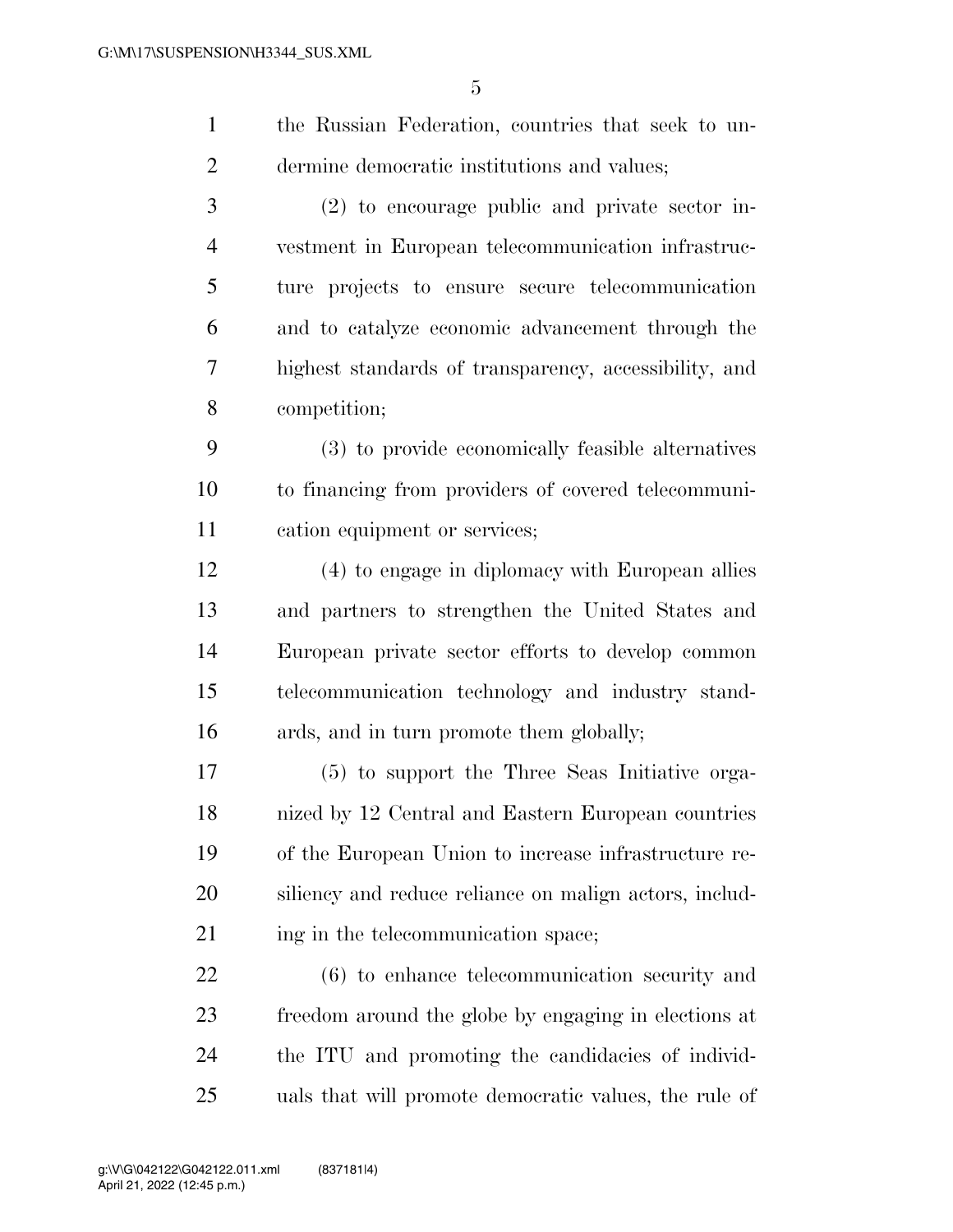law, technological freedoms, and telecommunication security;

 (7) to support the people of Ukraine, Moldova, Georgia, and the Western Balkan countries in their desire for integration into Euro-Atlantic institutions and economies through enhanced cross-border tele-communication infrastructure connectivity; and

 (8) to ensure that frontline NATO allies have telecommunication services that cannot be controlled by China or Russia, especially considering Russia's illegal and unjustifiable invasion of Ukraine.

### **SEC. 3. INTERNATIONAL TELECOMMUNICATION UNION SE-CURITY CAMPAIGN DIRECTOR.**

 (a) APPOINTMENT.—Not later than 30 days after the date of the enactment of this Act, the Secretary of State shall appoint, from among existing personnel of the De- partment of State, an International Telecommunication Union Security Campaign Director (in this section re-ferred to as the ''Director'').

(b) DUTIES.—The Director shall—

 (1) lead efforts to promote candidates for elec- tions at the International Telecommunication Union (ITU) who will support and defend democratic val- ues, internet freedom, and telecommunication secu-rity;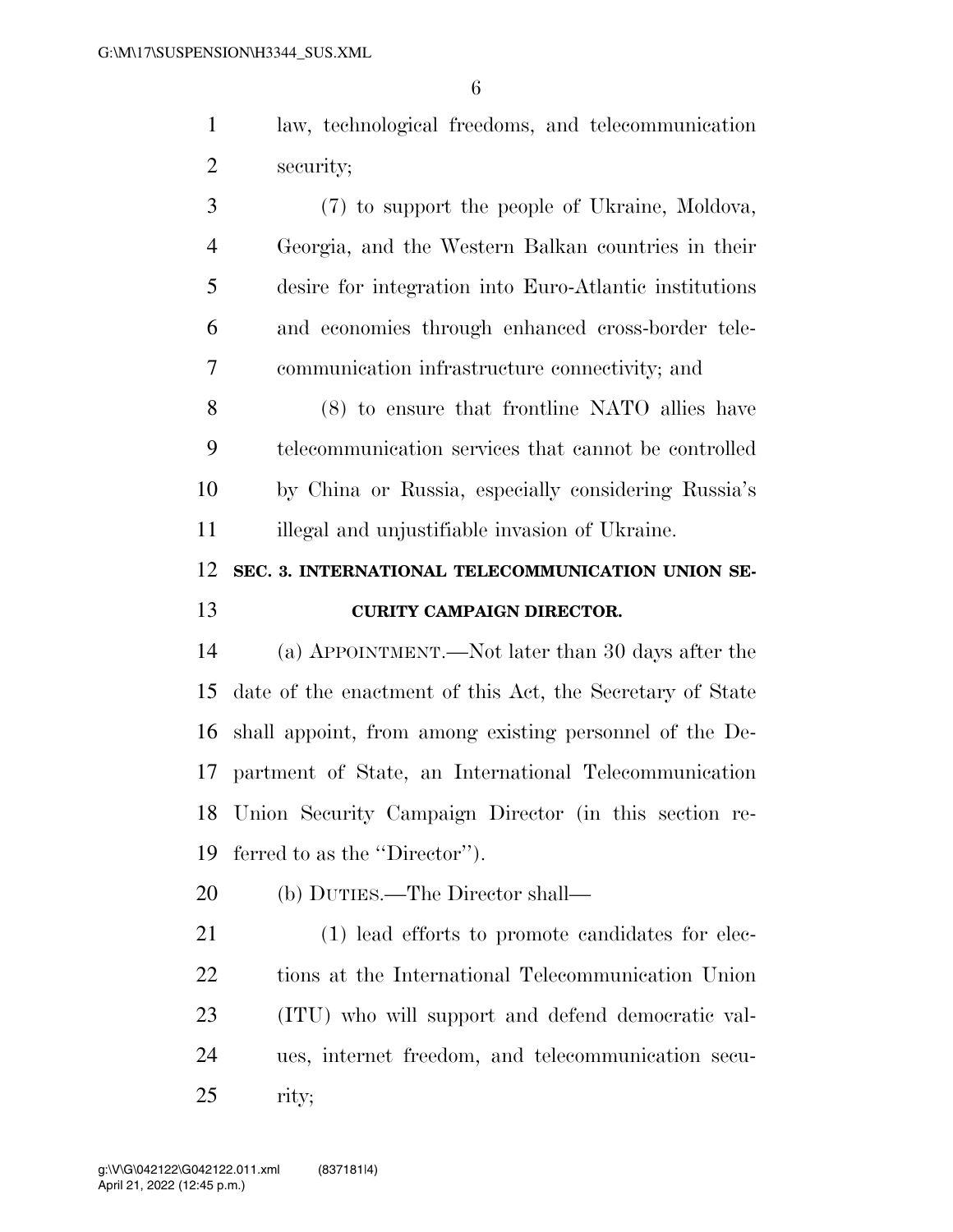| $\mathbf{1}$   | $(2)$ coordinate with other officials of the De-      |
|----------------|-------------------------------------------------------|
| $\overline{2}$ | partment of State, the Department of Commerce,        |
| $\mathfrak{Z}$ | the Federal Communications Commission, and other      |
| $\overline{4}$ | Federal departments and agencies to ensure efforts    |
| 5              | described in paragraph (1) are carried out in an or-  |
| 6              | ganized, nimble, efficient, and effective manner;     |
| 7              | (3) work with stakeholders in the private sector      |
| 8              | to harmonize efforts and to galvanize focus on elec-  |
| 9              | tions at the ITU;                                     |
| 10             | (4) use diplomatic tools of the Department of         |
| 11             | State to bolster support for candidates for elections |
| 12             | at the ITU who will support and defend democratic     |
| 13             | values, internet freedom, and telecommunication se-   |
| 14             | curity;                                               |
| 15             | (5) brief Congress regularly on the implementa-       |
| 16             | tion of the duties described in paragraphs (1)        |
| 17             | through (4) and, if appropriate, on requests for ad-  |
| 18             | ditional legislative authority necessary to enhance   |
| 19             | telecommunication security and freedom around the     |
| 20             | globe as described in section $2(b)(6)$ ; and         |
| 21             | (6) report to the Assistant Secretary of State        |
| 22             | for International Organization Affairs regularly on   |
| 23             | development, progress, or setbacks with respect to    |
| 24             | support to the people of Ukraine, Moldova, Georgia,   |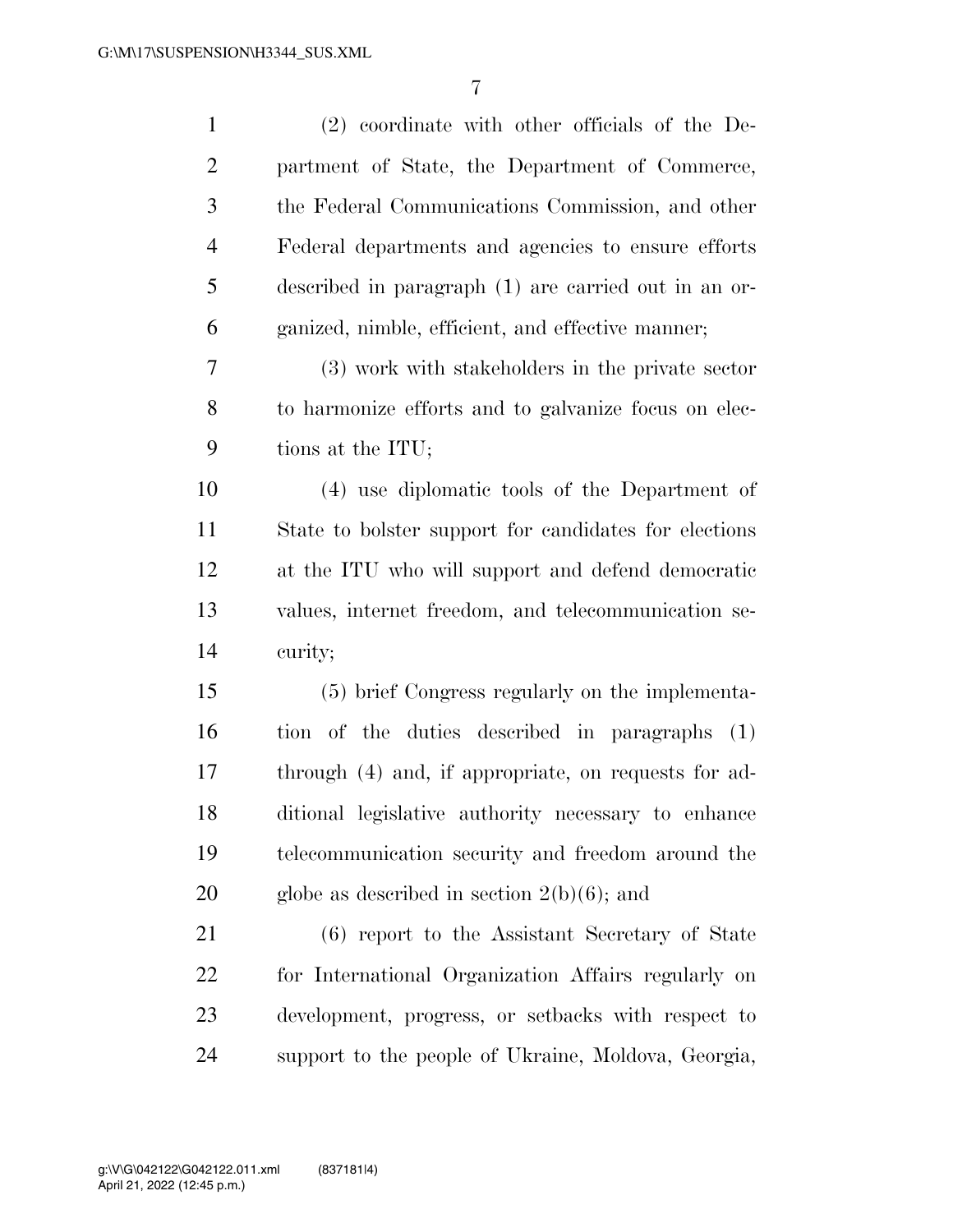and the Western Balkan countries as described in 2 section  $2(b)(7)$ .

 (c) SUNSET.—This section shall terminate on Octo-ber 31, 2022.

## **SEC. 4. PRIORITIZATION OF EFFORTS AND ASSISTANCE FOR TELECOMMUNICATION INFRASTRUC- TURE PROJECTS IN CENTRAL AND EASTERN EUROPE.**

 (a) IN GENERAL.—In carrying out the policy de- scribed in section 2(b), the Secretary of State, in consulta- tion with the Secretary of Commerce, the Chief Executive Officer of the United States International Development Finance Corporation, the Director of the Trade and Devel- opment Agency, the head of the Federal Communications Commission, and the heads of other relevant Federal de- partments and agencies, shall, as appropriate, prioritize and expedite the efforts of the Department of State and those departments and agencies in supporting the efforts of the European Commission and the governments of Cen- tral and Eastern European countries to improve the secu- rity of their telecommunication networks, including through providing diplomatic and political support to the European Commission and Central and Eastern European countries, as necessary—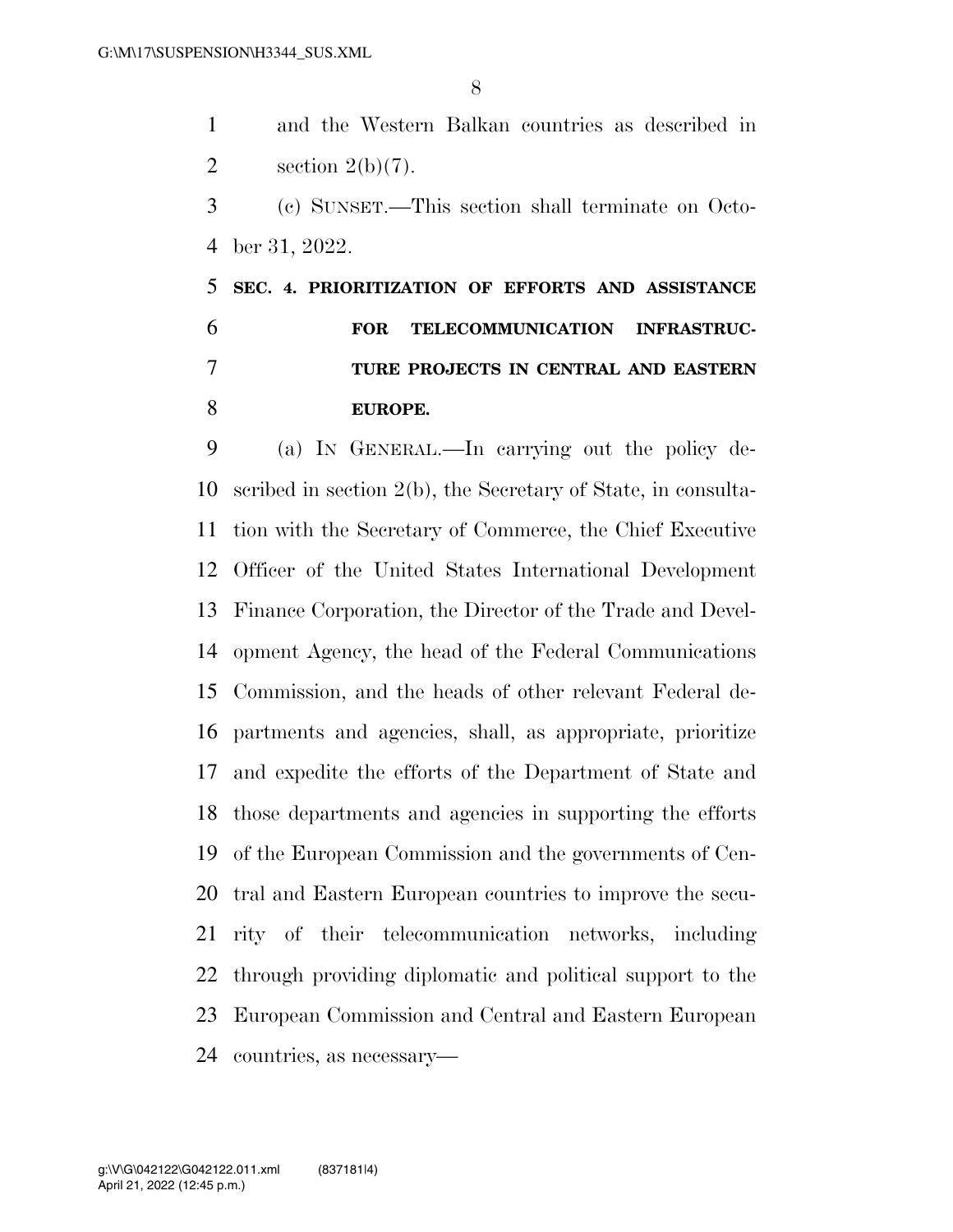(1) to ensure European telecommunication net- works are built securely, consistent with democratic values and principles such as privacy, including through early-stage project support and late-stage project support for the construction or improvement of telecommunication and related infrastructure;

 (2) to remove covered telecommunication equip- ment or services and replace such equipment or serv- ices with secure telecommunication equipment or services;

 (3) to support the development of telecommuni- cation networks that are inclusive, transparent, eco- nomically viable, financially, environmentally, and socially sustainable, compliant with international standards, laws, and regulations, and supplied by providers of secure telecommunication equipment or services; and

 (4) to facilitate international coordination on cross-border telecommunication infrastructure con- struction and security standards to ensure cross-bor-der telecommunications are secure.

(b) PROJECT SELECTION.—

 (1) IN GENERAL.—The Secretary of State, the Chief Executive Officer of the United States Inter-national Development Finance Corporation, and the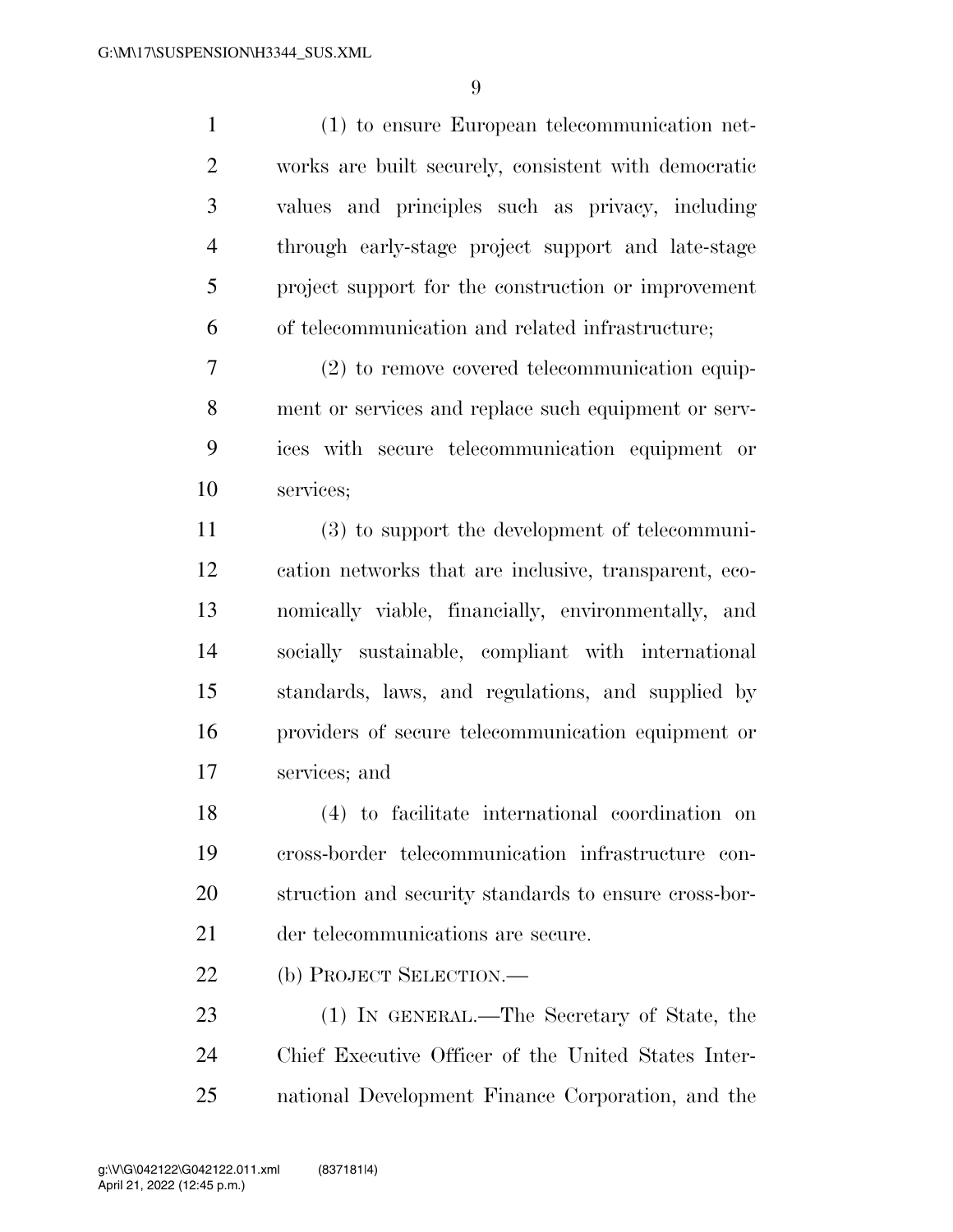| $\mathbf{1}$   | Director of the Trade and Development Agency shall   |
|----------------|------------------------------------------------------|
| $\overline{2}$ | jointly identify telecommunication infrastructure    |
| 3              | projects that would advance the United States na-    |
| $\overline{4}$ | tional security and be appropriate for United States |
| 5              | assistance under this section.                       |
| 6              | (2) PROJECT ELIGIBILITY.—A project is eligible       |
| 7              | for United States assistance under this section if—  |
| 8              | $(A)$ the project—                                   |
| 9              | (i) improves telecommunication net-                  |
| 10             | works through either hard infrastructure,            |
| 11             | such as telecommunication lines, towers,             |
| 12             | antennas, or other equipment, or soft in-            |
| 13             | frastructure, such as innovative software            |
| 14             | development or cloud services;                       |
| 15             | (ii) is inclusive, transparent, economi-             |
| 16             | cally viable, financially, environmentally,          |
| 17             | and socially sustainable, compliant with             |
| 18             | international standards, laws, and regula-           |
| 19             | tions, and supplied with secure tele-                |
| 20             | communication equipment or services solely           |
| 21             | by providers of secure telecommunication             |
| 22             | equipment or services; and                           |
| 23             | (iii)<br>does not use covered tele-                  |
| 24             | communication equipment or services or               |
| 25             | removes covered telecommunication equip-             |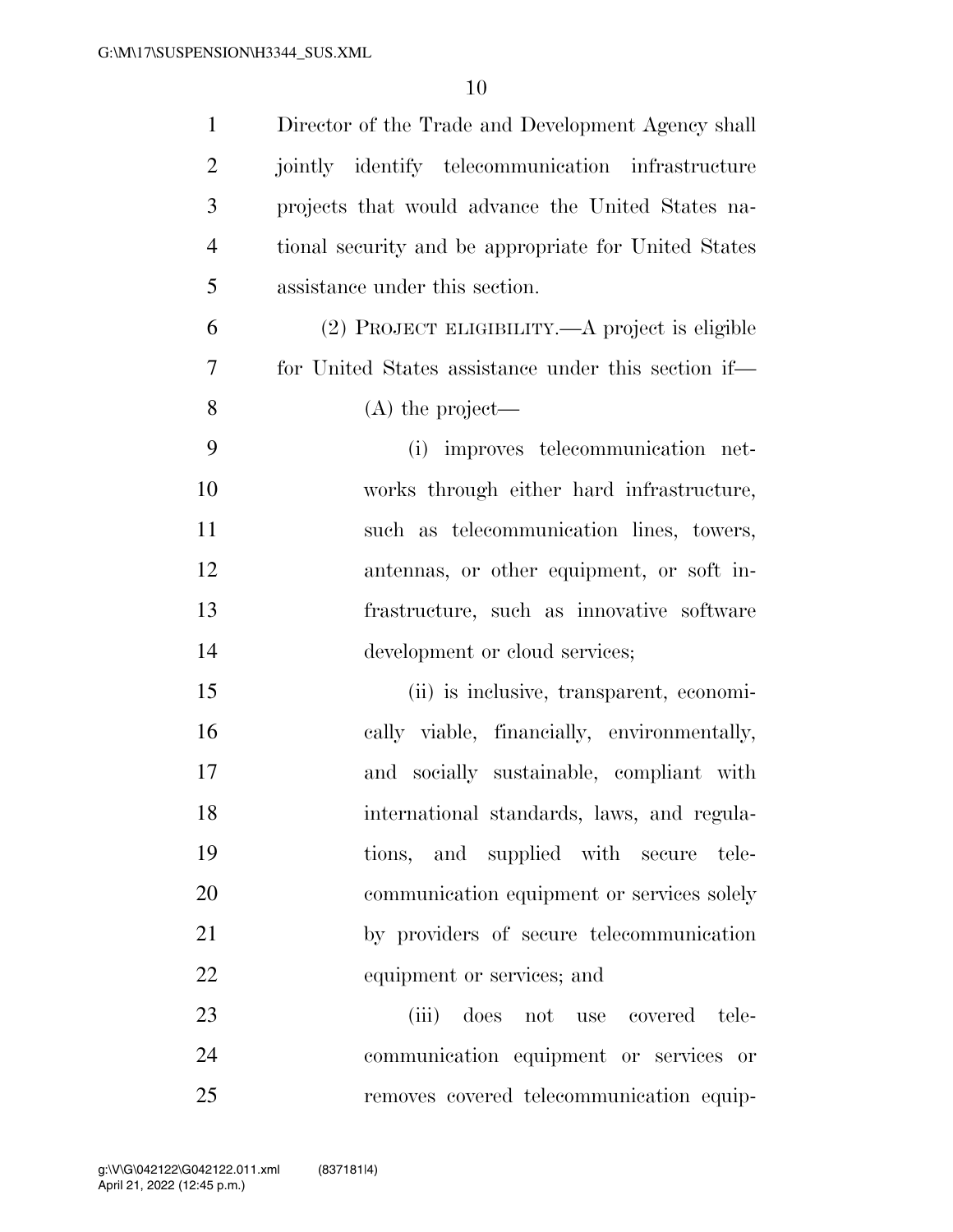| $\mathbf{1}$   | ment or services and replaces such equip-              |
|----------------|--------------------------------------------------------|
| $\overline{2}$ | ment or services with secure telecommuni-              |
| 3              | cation equipment or services; and                      |
| $\overline{4}$ | (B) the project is located in a covered                |
| 5              | country.                                               |
| 6              | (3) PREFERENCE.—In selecting among projects            |
| 7              | that are eligible under paragraph $(2)$ , the heads of |
| 8              | the Federal departments and agencies specified in      |
| 9              | subsection (a) shall give preference to projects       |
| 10             | $that-$                                                |
| 11             | (A) are located in Ukraine;                            |
| 12             | (B) can attract funding from the private               |
| 13             | sector, an international financial institution, the    |
| 14             | government of the country in which the project         |
| 15             | will be carried out, or the European Commis-           |
| 16             | sion;                                                  |
| 17             | (C) have been designated as available for              |
| 18             | funding through the Three Seas Initiative In-          |
| 19             | vestment Fund;                                         |
| 20             | (D) are to be carried out in the Three Seas            |
| 21             | Initiative member nations;                             |
| 22             | (E) are to be carried out in NATO mem-                 |
| 23             | ber states that meet or are making progress to-        |
| 24             | ward meeting their commitments to upholding            |
| 25             | the rule of law and preserving democratic insti-       |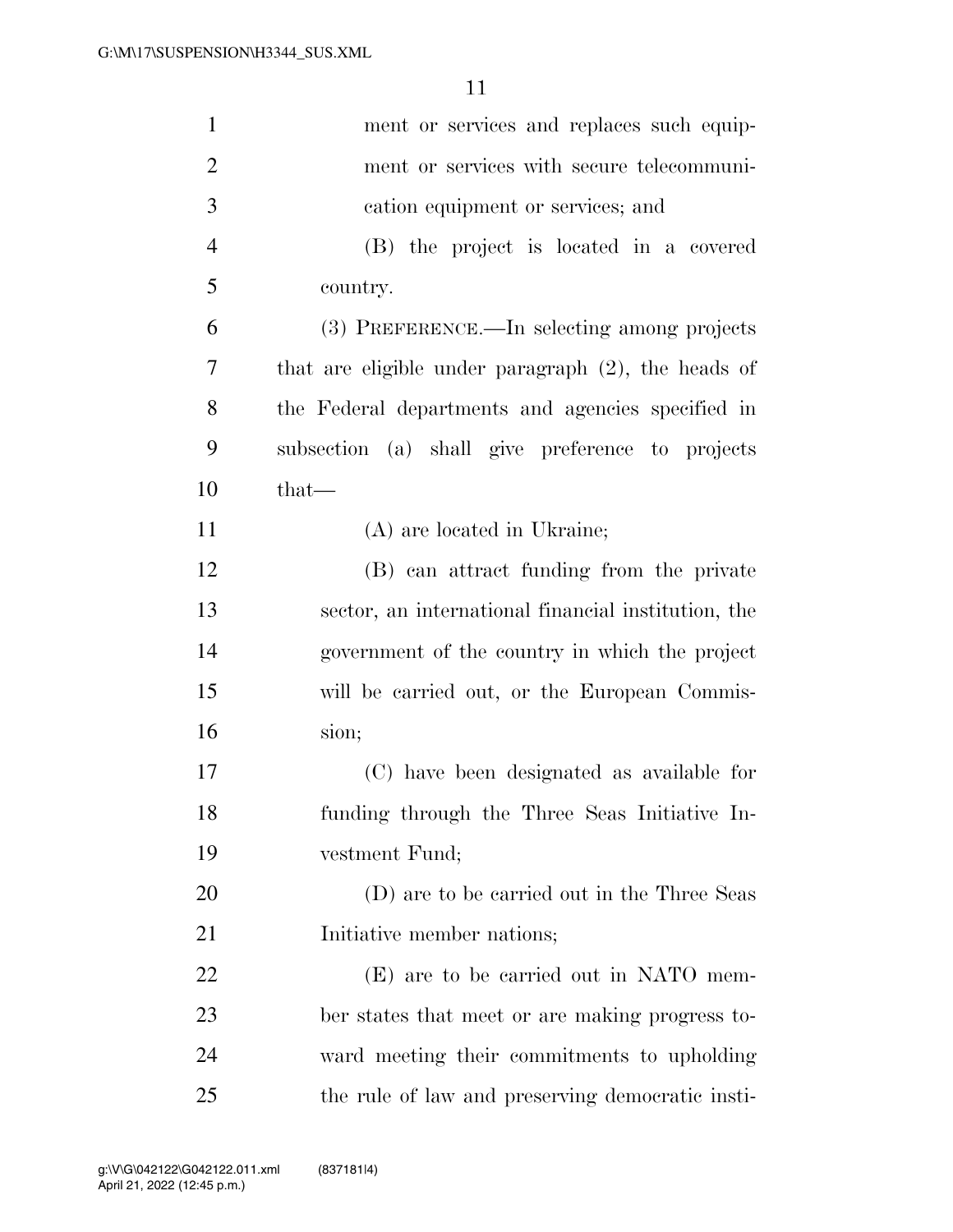| $\mathbf{1}$   | tutions in accordance with the preamble and             |
|----------------|---------------------------------------------------------|
| $\overline{2}$ | Article 2 of the North Atlantic Treaty;                 |
| 3              | (F) are to be carried out in NATO mem-                  |
| $\overline{4}$ | ber states that meet or are making demon-               |
| 5              | strable progress toward meeting their defense           |
| 6              | spending commitments in accordance with the             |
| 7              | 2014 NATO Wales Summit Declaration; or                  |
| 8              | (G) have the potential to advance United                |
| 9              | States economic interests.                              |
| 10             | (c) TYPES OF ASSISTANCE.—                               |
| 11             | (1) DIPLOMATIC AND POLITICAL SUPPORT.—                  |
| 12             | The Secretary of State shall provide diplomatic and     |
| 13             | political support to the covered countries, as nec-     |
| 14             | essary, including by using the diplomatic and polit-    |
| 15             | ical influence and expertise of the Department of       |
| 16             | State to build the capacity of covered countries to     |
| 17             | any impediments to the development of<br>resolve        |
| 18             | projects selected under subsection (b).                 |
| 19             | (2) INTERNATIONAL FINANCIAL INSTITUTIONS                |
| 20             | SUPPORT.—The Secretary of State shall seek to en-       |
| 21             | courage international financial institutions, including |
| 22             | the European Bank for Reconstruction and Develop-       |
| 23             | ment, the European Investment Bank, and the             |
| 24             | International Monetary Fund, the Foreign, Com-          |
| 25             | monwealth, and Development Office of the Govern-        |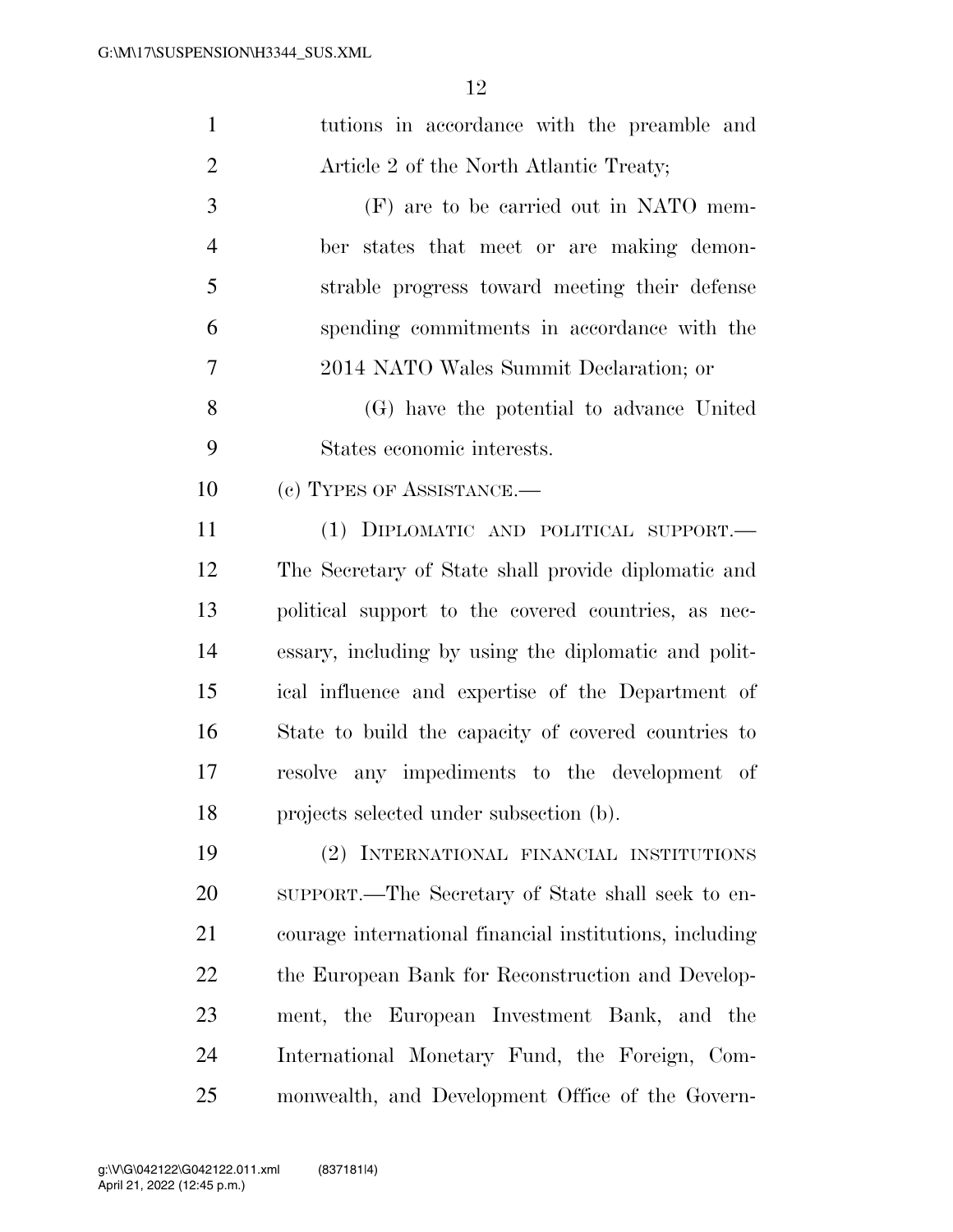| $\mathbf{1}$   | ment of the United Kingdom, the Agency for Inter-            |
|----------------|--------------------------------------------------------------|
| $\overline{2}$ | national Cooperation of the Government of Ger-               |
| 3              | many, and the Development Agency of the Govern-              |
| $\overline{4}$ | ment of France to invest in telecommunication infra-         |
| 5              | structure resilience in Central and Eastern Europe.          |
| 6              | (3) EARLY-STAGE PROJECT SUPPORT.—The Di-                     |
| 7              | rector of the Trade and Development Agency shall             |
| 8              | provide early-stage project support with respect to          |
| 9              | projects selected under subsection (b), as necessary.        |
| 10             | LATE-STAGE PROJECT SUPPORT.—The<br>(4)                       |
| 11             | heads of the Federal departments and agencies spec-          |
| 12             | ified in subsection (a) that provide late-stage project      |
| 13             | support shall do so, with respect to projects selected       |
| 14             | under subsection (b), as necessary.                          |
| 15             | (5) UNITED STATES INTERNATIONAL DEVELOP-                     |
| 16             | SUPPORT.—The<br>CORPORATION<br><b>MENT</b><br><b>FINANCE</b> |
| 17             | United States International Development Finance              |
| 18             | Corporation is authorized to provide support for             |
| 19             | projects under this section in covered countries that        |
| 20             | are countries with upper-middle-income economies or          |
| 21             | high-income economies (as those terms are defined            |
| 22             | by the International Bank for Reconstruction and             |
| 23             | Development and the International Development As-            |
| 24             | sociation (collectively referred to as the "World            |
| 25             | Bank")), notwithstanding the restriction contained           |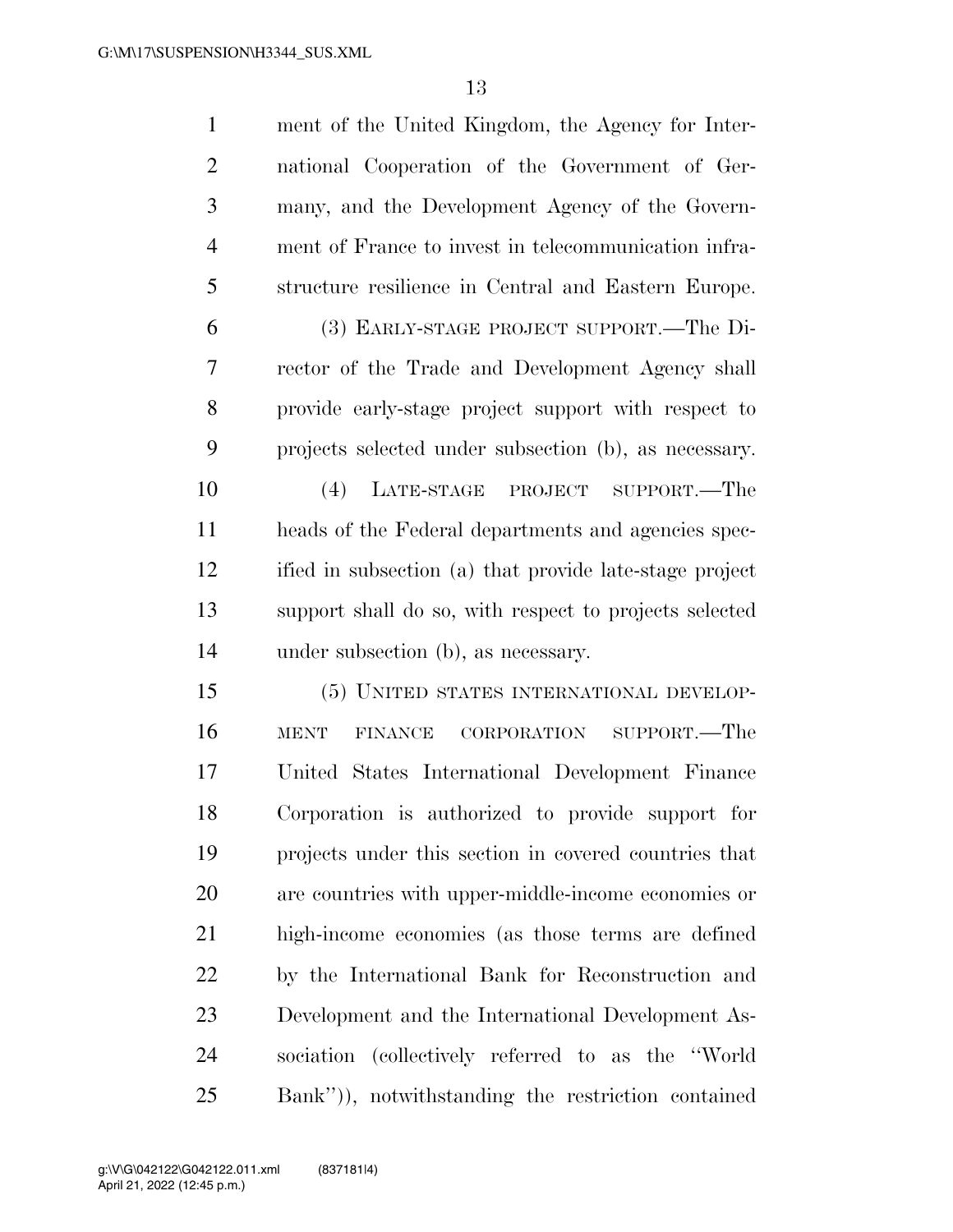1 in section  $1412(c)(2)$  of the Better Utilization of In- vestments Leading to Development Act of 2018 (22 3 U.S.C.  $9612(c)(2)$ ).

#### **SEC. 5. REPORT.**

 (a) IN GENERAL.—Not later than 1 year after the date of the enactment of this Act, and annually thereafter for 5 years, the President shall submit to the appropriate congressional committees a report on the progress made in providing assistance for projects under section 4 that includes—

 (1) a description of the telecommunications in- frastructure projects the United States has identi-fied for such assistance; and

(2) for each such project—

 (A) a description of the role of the United States in the project, including in early-stage project support and late-stage project support;

 (B) the amount and form of debt financ- ing, equity financing, and insurance provided by the United States Government, the Three Seas Initiative Investment Fund, and international financial institutions, including the European Bank for Reconstruction and Development, the European Investment Bank, and the Inter-national Monetary Fund, the Foreign, Com-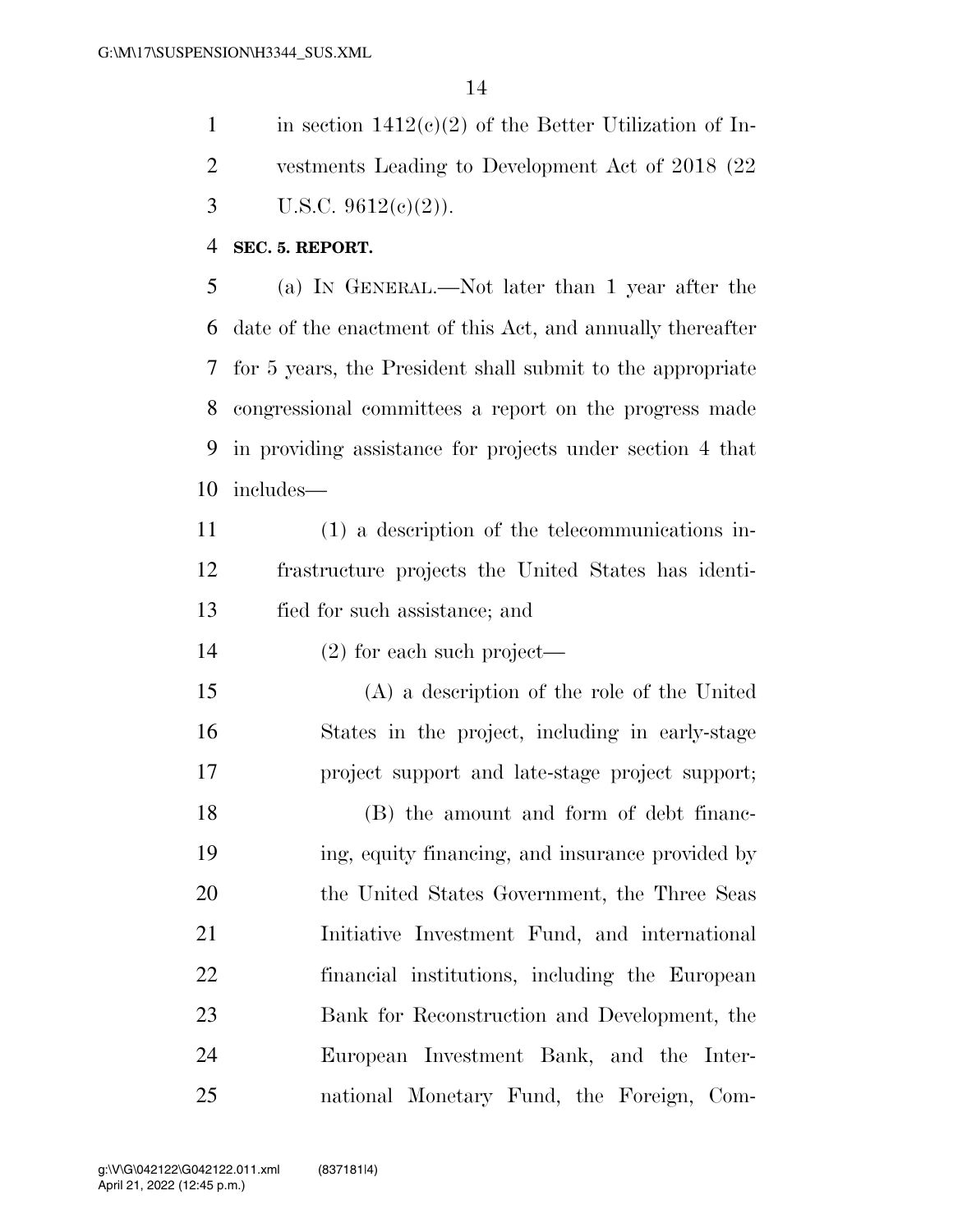| $\mathbf{1}$   | monwealth, and Development Office of the Gov-        |
|----------------|------------------------------------------------------|
| $\overline{2}$ | ernment of the United Kingdom, the Agency for        |
| 3              | International Cooperation of the Government of       |
| $\overline{4}$ | Germany, and the Development Agency of the           |
| 5              | Government of France for the project;                |
| 6              | (C) the contractual terms of the project             |
| 7              | that preclude the use of covered telecommuni-        |
| 8              | cation equipment or services and steps taken to      |
| 9              | ensure providers of telecommunication equip-         |
| 10             | ment or services meet such contractual terms;        |
| 11             | and                                                  |
| 12             | (D) an update on the progress made on                |
| 13             | the project as of the date of the report.            |
| 14             | APPROPRIATE CONGRESSIONAL COMMITTEES<br>(b)          |
| 15             | DEFINED.—In this section, the term "appropriate con- |
| 16             | gressional committees" means—                        |
| 17             | (1) the Committee on Foreign Affairs and the         |
| 18             | Committee on Appropriations of the House of Rep-     |
| 19             | resentatives; and                                    |
| 20             | (2) the Committee on Foreign Relations and           |
| 21             | the Committee on Appropriations of the Senate.       |
| 22             | SEC. 6. DEFINITIONS.                                 |
| 23             | In this Act:                                         |
| 24             | (1) COVERED COUNTRY.—The term "covered               |
| 25             | country" includes—                                   |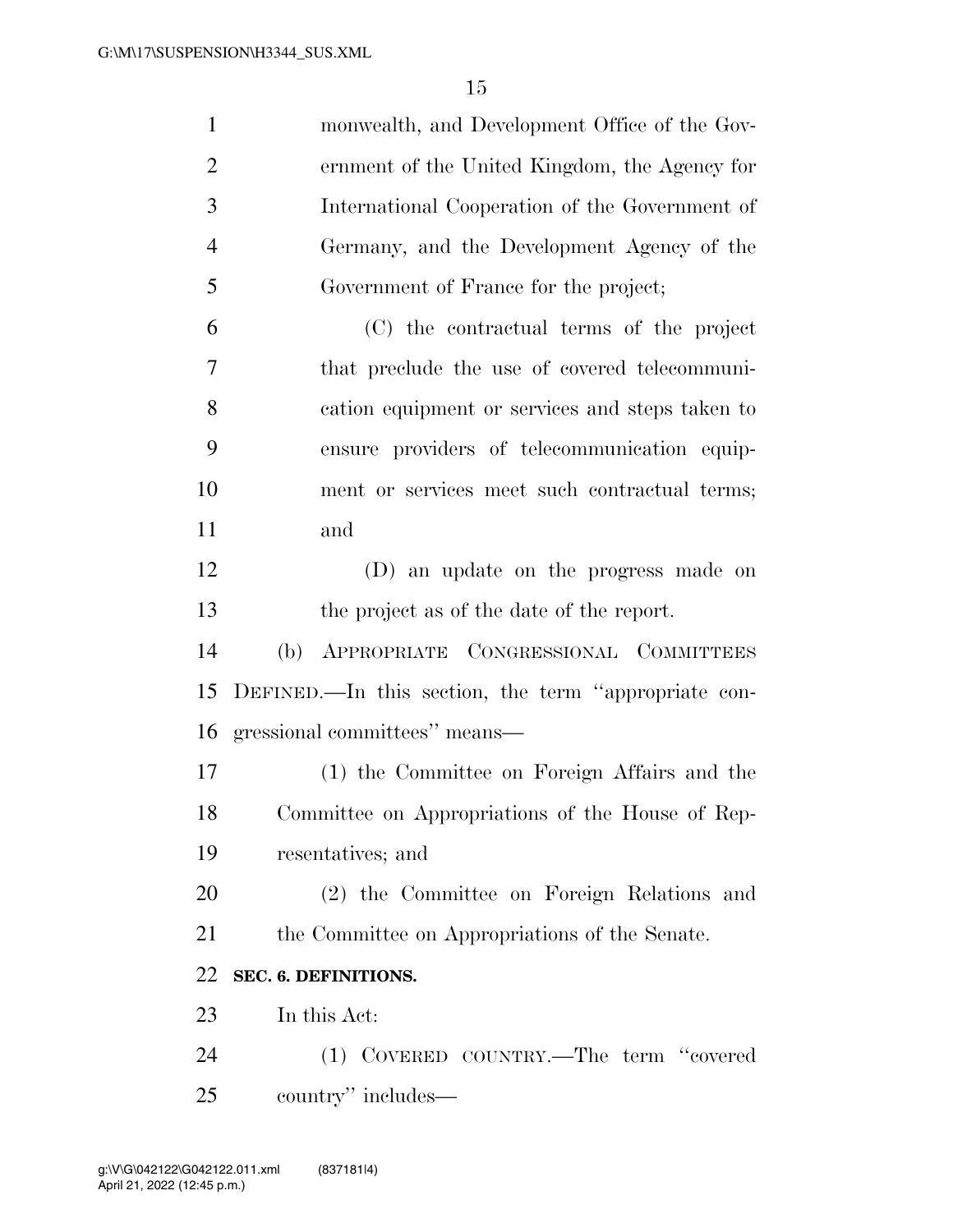| $\mathbf{1}$   | (A) any member state of the North Atlan-            |
|----------------|-----------------------------------------------------|
| $\overline{2}$ | tic Treaty Organization that—                       |
| 3              | (i) shares a border with the Russian                |
| $\overline{4}$ | Federation; and                                     |
| 5              | (ii) according to World Bank official               |
| 6              | data for 2020, has a Gross Domestic Prod-           |
| 7              | uct per capita, adjusted for purchasing             |
| 8              | power parity, of less than \$45,000; and            |
| 9              | (B) any European country that—                      |
| 10             | (i) has not participated or aided in                |
| 11             | Russia's invasion of Ukraine; and                   |
| 12             | (ii) according to World Bank official               |
| 13             | data for 2020, has a Gross Domestic Prod-           |
| 14             | uct per capita, adjusted for purchasing             |
| 15             | power parity, of less than \$34,000.                |
| 16             | (2)<br>COVERED TELECOMMUNICATION EQUIP-             |
| 17             | OR SERVICES.—The term "covered tele-<br><b>MENT</b> |
| 18             | communication equipment or services" means any of   |
| 19             | the following:                                      |
| 20             | (A) Telecommunication equipment or serv-            |
| 21             | ices produced or provided by Huawei Tech-           |
| 22             | nologies Company or ZTE Corporation (or any         |
| 23             | subsidiary or affiliate of such entities).          |
| 24             | (B) Telecommunication equipment or serv-            |
| 25             | ices produced or provided by an entity that the     |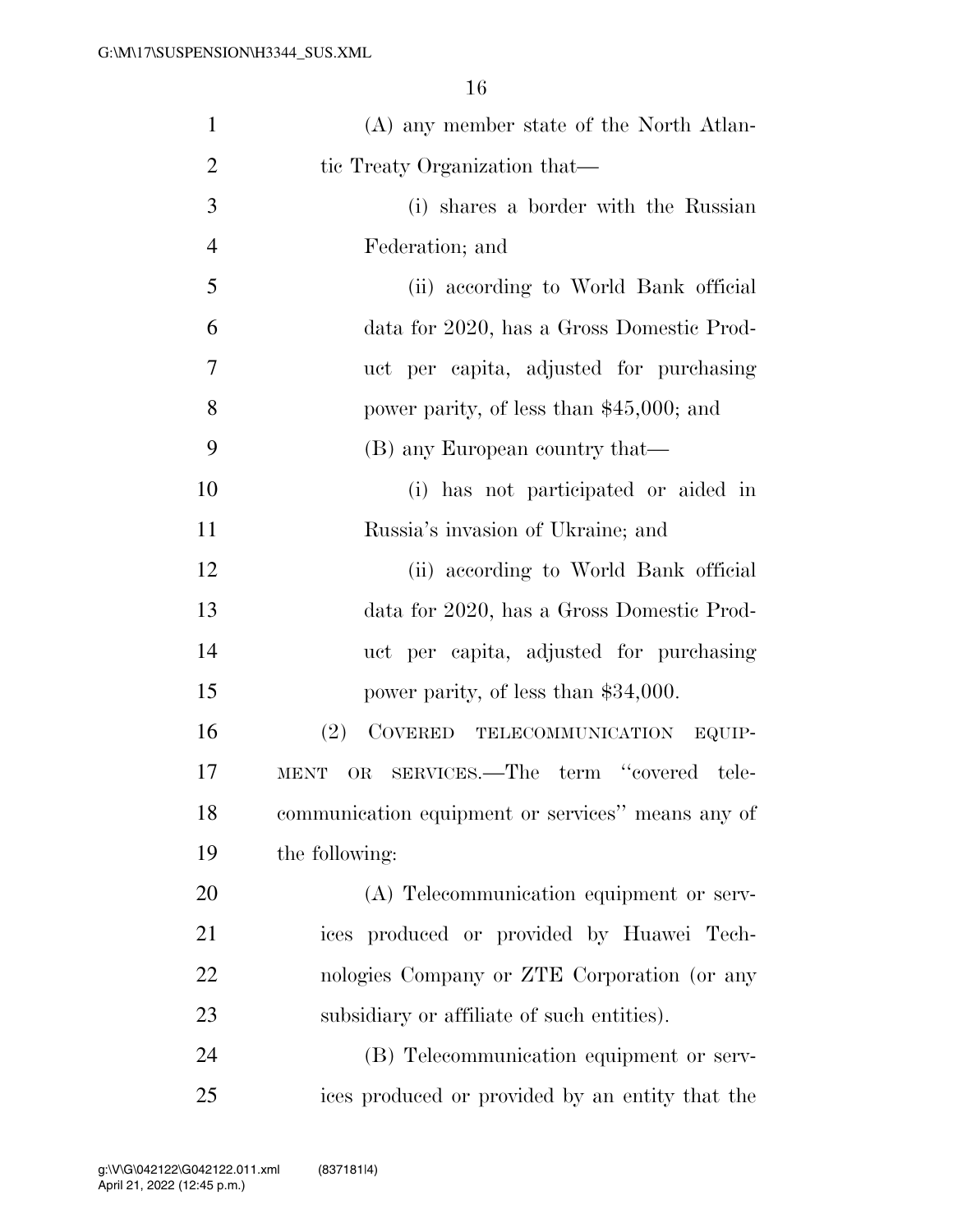| $\mathbf{1}$   | Secretary of State, in consultation with the Di-      |
|----------------|-------------------------------------------------------|
| $\overline{2}$ | rector of National Intelligence, reasonably be-       |
| 3              | lieves to be an entity owned or controlled by, or     |
| $\overline{4}$ | otherwise connected to, the People's Republic of      |
| 5              | China or the Russian Federation.                      |
| 6              | <b>(3)</b><br>EARLY-STAGE PROJECT SUPPORT.—The        |
| 7              | term "early-stage project support" includes—          |
| 8              | (A) feasibility studies;                              |
| 9              | (B) resource evaluations;                             |
| 10             | (C) project appraisal and costing;                    |
| 11             | (D) pilot projects;                                   |
| 12             | (E) commercial support, such as trade                 |
| 13             | missions, reverse trade missions, technical           |
| 14             | workshops, international buyer programs, and          |
| 15             | international partner searchers to link suppliers     |
| 16             | to projects;                                          |
| 17             | (F) technical assistance and other guid-              |
| 18             | ance to improve the local regulatory environ-         |
| 19             | ment and market frameworks to encourage               |
| 20             | transparent competition and enhance tele-             |
| 21             | communication security; and                           |
| 22             | (G) long-term telecommunication sector                |
| 23             | planning.                                             |
| 24             | (4) LATE-STAGE PROJECT SUPPORT.—The term              |
| 25             | "late-stage project support" includes debt financing, |